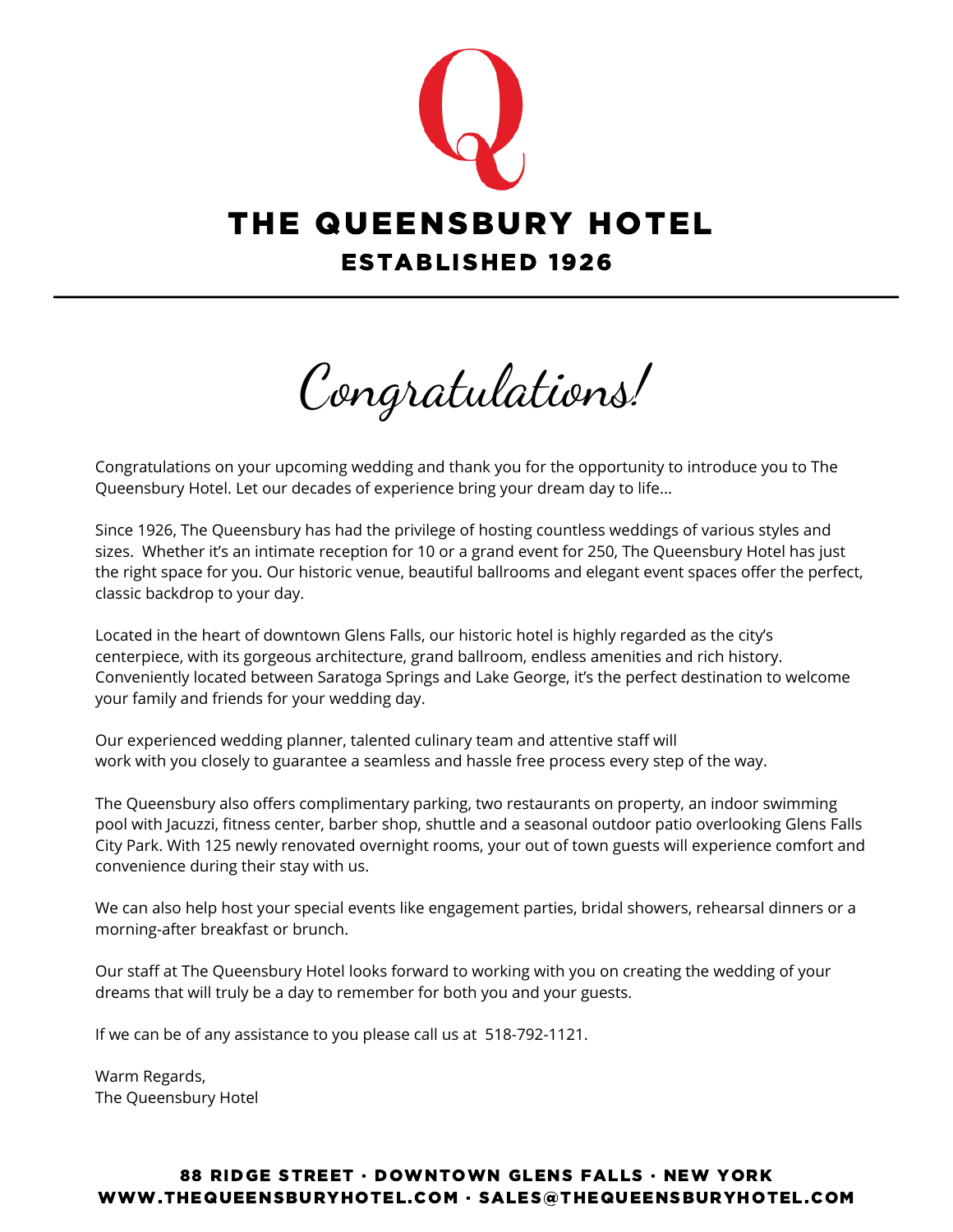

Classic Wedding Package

\$75.00 PER PERSON · 5 HOUR PACKAGE

### - STATIONED DISPLAYS -

*select two*

#### CHARCUTERIE & FARMER'S MARKET CHEESE BOARD

an assortment of cured salumi and cheeses, gherkins, mixed olives, grissini, dijon mustard, fig spread, assorted crackers

#### CHEF'S GARDEN CRUDITE

farmer's market vegetables, buttermilk ranch dressing (GF) (V)

CHILLED SELECTIONS

#### MEDITERRANEAN MEZZE

za'atar spiced hummus, muhammara, grilled pita, mixed olives, pickle chips, heirloom carrot, radish, marinated feta, tzatiki (V)

### - BUTLERED HORS D'OEUVRES -

*select three*

**HEIRLOOM TOMATO BASIL BRUSCHETTA** herb ricotta, lemon olive oil, white balsamic, toasted croute (V) <code>ANTIPASTI</code> SKEWER  $\,$  salumi, aged provolone, olive, heirloom tomato, artichoke, red wine vinaigrette (GF)  $\,$ **BLACKBERRY CAPRESE SKEWER** blackberry, fresh mozzarella, basil, wild flower honey (GF) (V) **BLT CROSTINI** double-cut peppered bacon, arugula, heirloom tomato, herb mayo **WILD WHITE SHRIMP COCKTAIL** traditional cocktail and remoulade sauce (GF) **BLUE CRAB SALAD** nardello pepper, avocado, sea salt butter cracker MAINE LOBSTER ROLL BITE greens, toasted new england roll

#### HOT SELECTIONS

| <b>TOASTED COCONUT SHRIMP</b>              | pineapple tartar sauce                                                          | (GF) GLUTEN FREE<br>(V) VEGETARIAN |
|--------------------------------------------|---------------------------------------------------------------------------------|------------------------------------|
|                                            | <b>BRONZED SEA SCALLOP</b> crushed candied bacon, lemon chive butter sauce (GF) |                                    |
|                                            | <b>BALSAMIC STEAK BITES</b> gorgonzola dolce cheese fondue (GF)                 |                                    |
| <b>BEEF WELLINGTON</b> red wine bone brodo |                                                                                 |                                    |
| <b>CRISPY BRUSSEL SPROUTS</b>              | parmesan shower, bacon ranch aioli (GF)                                         |                                    |
| <b>HAND FORMED MEATBALLS</b>               | san marzano tomato sauce, grana padano shower                                   |                                    |
| CHICKEN BARBACOA SOFT TACO                 | salsa picante, micro cilantro, farmer's cheese                                  |                                    |
| STICKY SESAME CAULIFLOWER BITES            | sweet and sour sauce (V)                                                        |                                    |
| <b>CHICKEN CURRY KATSU SKEWERS</b>         | tonkatsu dip (GF)                                                               |                                    |
|                                            | HALLOUMI CHEESE FRIES lemon infused extra virgin olive oil, pomodoro sauce (V)  |                                    |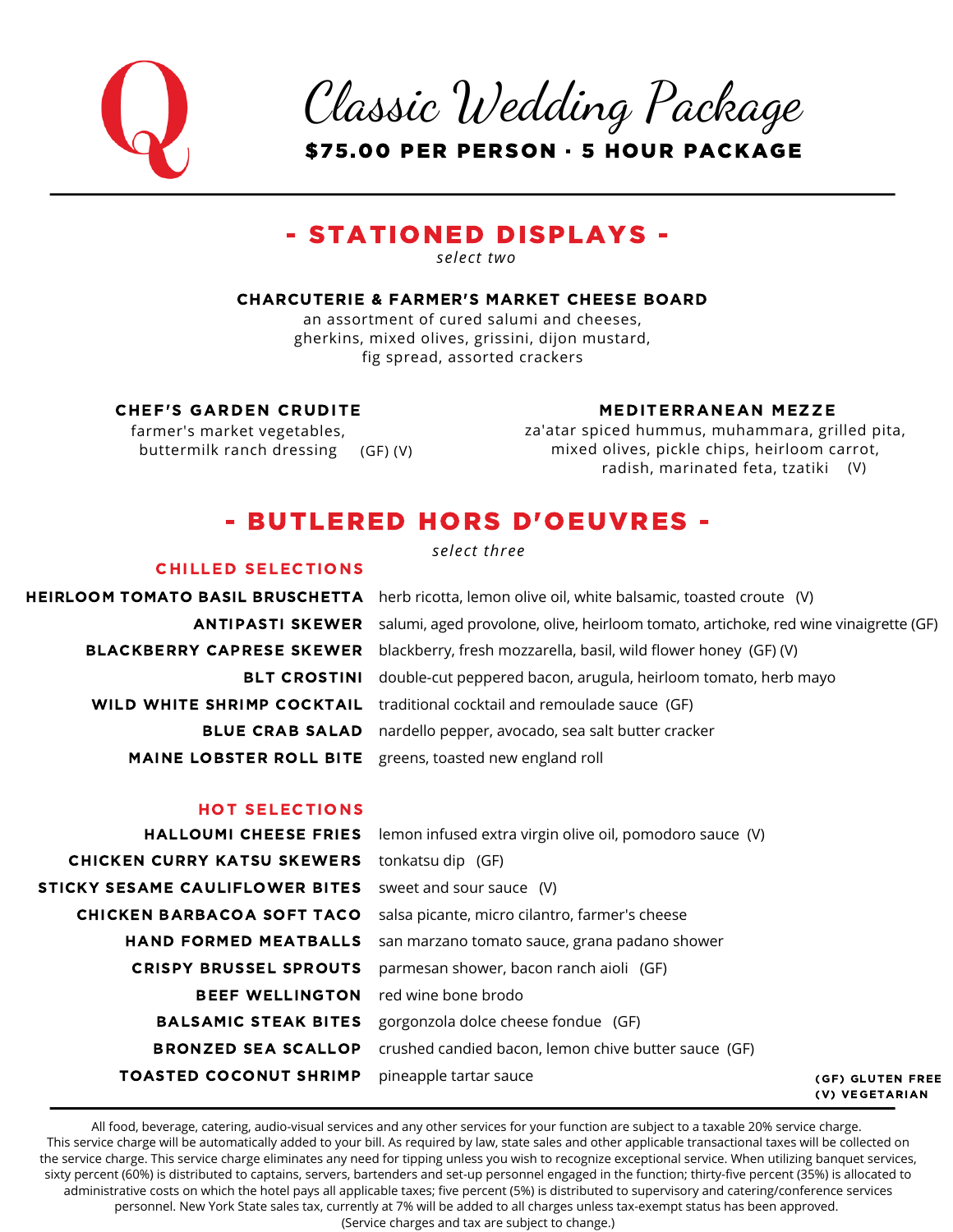

Classic Wedding Package

\$75.00 PER PERSON · 5 HOUR PACKAGE

### - PLATED DINNER -

CHAMPAGNE TOAST OR SPARKLING JUICE TOAST FRESHLY BREWED COFFEE, DECAF & SELECTION OF HOT TEAS

### SALADS

*select one*

artisan greens, cherry tomato, radish, persian cucumber, heirloom carrot, GARDEN SALAD (GF)(V)

hearts of palm, sherry vinaigrette

iceberg, smoked bacon, radish, scallion, cherry tomato,  $(GF)$  (V)  $\qquad \qquad \qquad \mathbf{WEDGE SALAD}$  (GF)

#### heirloom tomato, pistachio pesto, lemon agrumato oil, aged balsamic BURRATA SALAD (GF) (V)

### CAESAR SALAD

danish bleu cheese dressing

romaine hearts, garlic croutons, parmigiano-reggiano, house caesar dressing

### ENTRÉES

*select two*

*All entrées served with chef inspired accompaniments, artisan rolls and butter.*

SALMON A LA PLANCHA faroe island salmon, butternut squash, spinach, farro risotto, sauce romesco

**CHICKEN MADEIRA** sautéed chicken breast, potato purée, garlic spinach, mixed mushrooms, madeira sauce

**BALSAMIC POULET ROUGUE CHICKEN** marbled potato, creamed corn, roasted garlic au jus (GF)

"CAST IRON" FILET MIGNON fingerling potato, creamed spinach, king oyster mushroom, sauce béarnaise (GF)

PASTA PRIMAVERA peas, zucchini, squash, tomato, bell peppers, parmesan crema (V)

MIXED MUSHROOM RAVIOLI spinach, cauliflower, porcini cream (V)

## PREMIUM ENTRÉES

*additional per person price applies*

| "cast iron" filet, creamed spinach, alaskan king crab, béarnaise (GF) | \$7.00 PP                                                                     |
|-----------------------------------------------------------------------|-------------------------------------------------------------------------------|
| miso, black forbidden rice, tamari mustard butter                     | \$5.00 PP                                                                     |
|                                                                       | basil whipped potato, king oyster mushroom, bordelaise, citrus butter (GF) MP |

#### (GF) GLUTEN FREE (V) VEGETARIAN **IF SELECTING 3 TOTAL ENTRÉES: ADD AN ADDITIONAL \$10.00 PER PERSON IF REQUESTING TABLE SIDE ORDERING: ADD AN ADDITIONAL \$15.00 PER PERSON**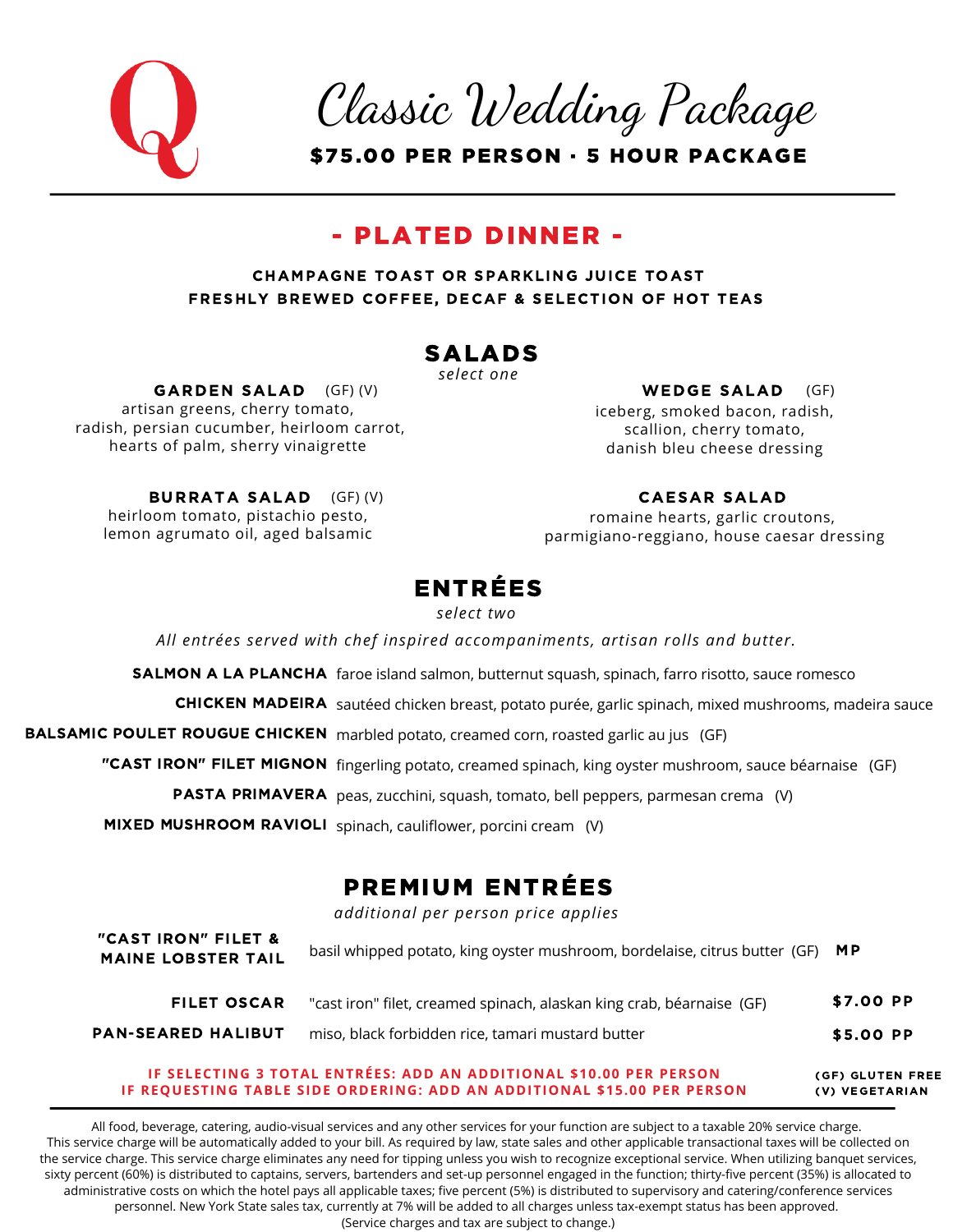Contemporary Wedding Package \$85.00 PER PERSON · 5 HOUR PACKAGE

### - STATIONED DISPLAYS -

*select two*

#### CHARCUTERIE & FARMER'S MARKET CHEESE BOARD

an assortment of cured salumi and cheeses, gherkins, mixed olives, grissini, dijon mustard, fig spread, assorted crackers

#### CHEF'S GARDEN CRUDITE

farmer's market vegetables, buttermilk ranch dressing (GF) (V)

#### MEDITERRANEAN MEZZE

za'atar spiced hummus, muhammara, grilled pita, mixed olives, pickle chips, heirloom carrot, radish, marinated feta, tzatiki (V)

### - BUTLERED HORS D'OEUVRES -

#### CHILLED SELECTIONS

HEIRLOOM TOMATO BASIL BRUSCHETTA ANTIPASTI SKEWER BLACKBERRY CAPRESE SKEWER BLT CROSTINI WILD WHITE SHRIMP COCKTAIL BLUE CRAB SALAD MAINE LOBSTER ROLL BITE *select three*

herb ricotta, lemon olive oil, white balsamic, toasted croute (V) salumi, aged provolone, olive, heirloom tomato, artichoke, red wine vinaigrette (GF) blackberry, fresh mozzarella, basil, wild flower honey (GF) (V) double-cut peppered bacon, arugula, heirloom tomato, herb mayo traditional cocktail and remoulade sauce (GF) nardello pepper, avocado, sea salt butter cracker greens, toasted new england roll

#### HOT SELECTIONS

HALLOUMI CHEESE FRIES CHICKEN CURRY KATSU SKEWERS STICKY SESAME CAULIFLOWER BITES CHICKEN BARBACOA SOFT TACO HAND FORMED MEATBALLS CRISPY BRUSSEL SPROUTS BEEF WELLINGTON BALSAMIC STEAK BITES BRONZED SEA SCALLOP TOASTED COCONUT SHRIMP

lemon infused extra virgin olive oil, pomodoro sauce (V) tonkatsu dip (GF) sweet and sour sauce (V) salsa picante, micro cilantro, farmer's cheese san marzano tomato sauce, grana padano shower parmesan shower, bacon ranch aioli (GF) red wine bone brodo gorgonzola dolce cheese fondue (GF) crushed candied bacon, lemon chive butter sauce (GF) pineapple tartar sauce

(GF) GLUTEN FREE (V) VEGETARIAN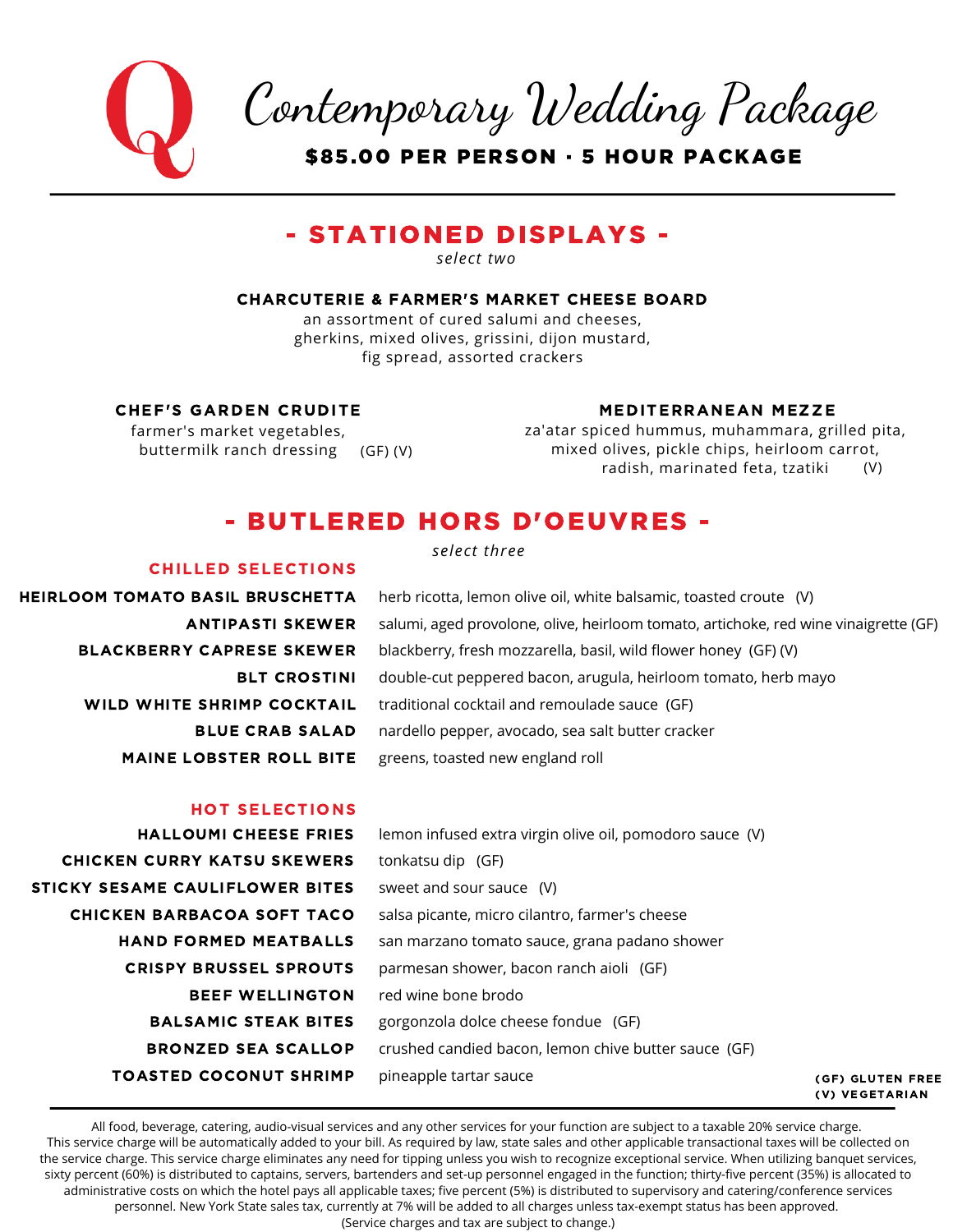

Contemporary Wedding Package

\$85.00 PER PERSON · 5 HOUR PACKAGE

### - DINNER -

### CHAMPAGNE TOAST OR SPARKLING JUICE TOAST FRESHLY BREWED COFFEE, DECAF & SELECTION OF HOT TEAS

### SALADS

*select two*

artisan greens, cherry tomato, radish, persian cucumber, heirloom carrot, hearts of palm, sherry vinaigrette GARDEN SALAD (GF)(V)

iceberg, smoked bacon, radish, scallion, cherry tomato, danish bleu cheese dressing  $WEDGE SALAD$  (GF)

heirloom tomato, pistachio pesto, lemon agrumato oil, aged balsamic BURRATA SALAD (GF) (V)

### CAESAR SALAD

romaine hearts, garlic croutons, parmigiano-reggiano, house caesar dressing

### ENTRÉE STATIONS

*select two*

*All entrées served with artisan rolls and butter.*

| <b>GRILLED FAROE ISLAND SALMON</b>     | cedar plank grilled, bourbon butter, pickled mustard seed                            |
|----------------------------------------|--------------------------------------------------------------------------------------|
| ROASTED ATLANTIC COD                   | wildflower honey, miso, dew drop peppers, tamari mustard butter (GF)                 |
| <b>BAKED SHRIMP SCAMPI</b>             | meyer lemon, toasted garlic, white wine, panko bread crumb (GF)                      |
| <b>CHICKEN MADEIRA</b>                 | sautéed chicken breast, potato purée, garlic spinach, mixed mushrooms, madeira sauce |
| CHICKEN PICATTA                        | garlic spinach, lemon caper butter sauce                                             |
| <b>RED WINE BRAISED BEEF SHORT RIB</b> | aromatic vegetables, braising liquid                                                 |
| <b>PASTA PRIMAVERA</b>                 | peas, zucchini, squash, tomato, bell peppers, parmesan crema (V)                     |
| <b>MIXED MUSHROOM RAVIOLI</b>          | spinach, cauliflower, porcini cream (V)                                              |

(GF) GLUTEN FREE (V) VEGETARIAN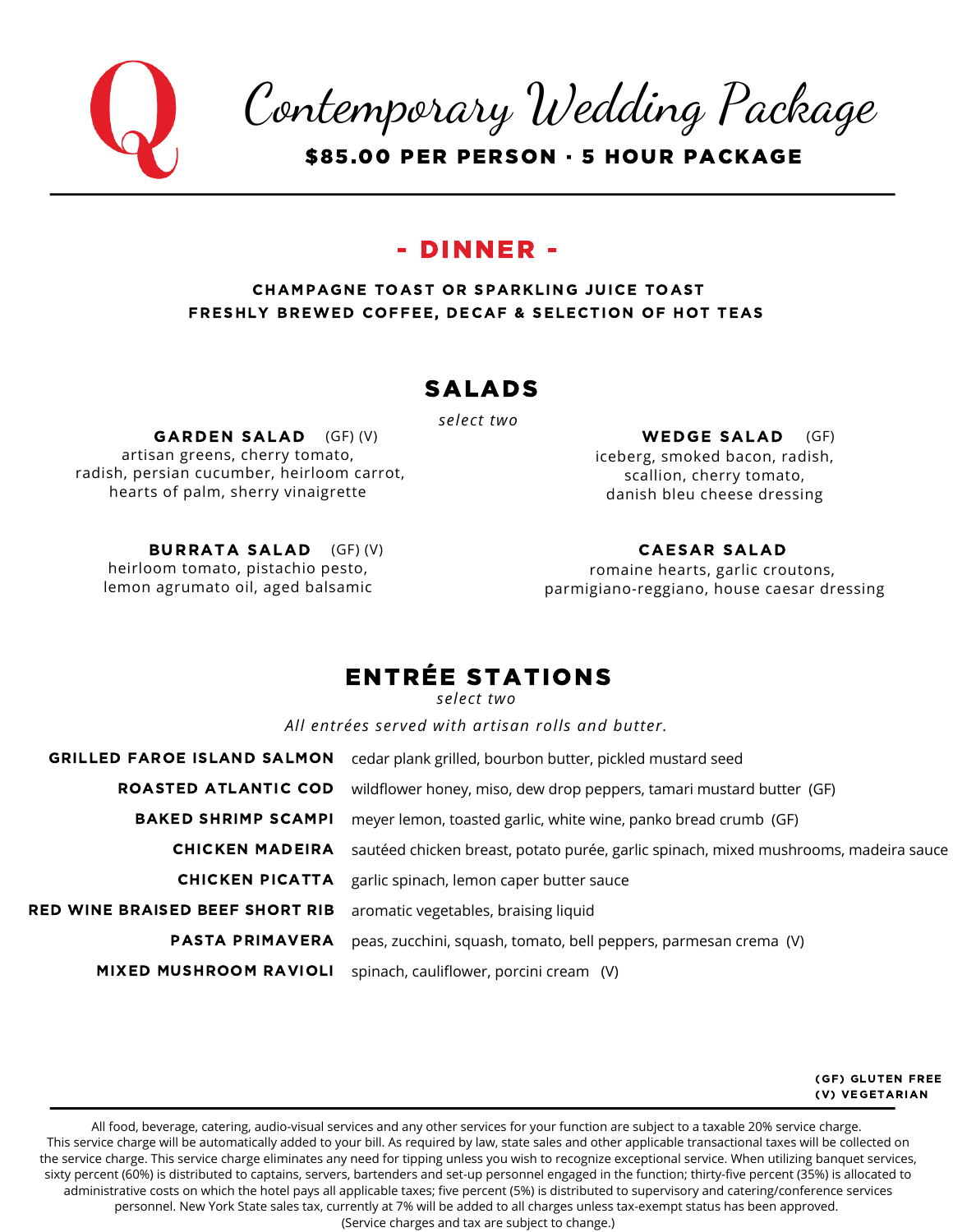Contemporary Wedding Package

\$85.00 PER PERSON · 5 HOUR PACKAGE

### CHEF ATTENDED STATIONS

*select 2 Package pricing includes live stations for 1 hour. Additional time can be added and chef fees will apply.*

### GARLIC & ROSEMARY CRUSTED BEEF RIB ROAST

chive horseradish cream, french onion au jus, artisan rolls

### SPECIALTY PASTA STATION

sweet italian sausage, sautéed mushrooms, sun-dried tomato, broccoli, fresh herbs, pecorino-romano, crushed red pepper, parmigiano garlic bread

### CHIMICHURRI GRILLED SKIRT STEAK TACO STATION

pico de gallo, cojita cheese, lime crema, flour and corn flour tortillas

### LEMON THYME ROASTED WHOLE CAPON CHICKEN

brown butter parmesan mashed potato, roasted garlic creamed corn

### BUTTER BASTED WHOLE ROASTED TURKEY

bacon sage cornbread stuffing, orange cranberry spread, pan gravy, artisan rolls

### HERB CRUSTED BEEF TENDERLOIN

agrodolce mushrooms, pearl onions, veal jus

### MAC & CHEESE BAR

peppered bacon, fried chicken, stewed tomato, mushrooms, broccoli, bleu cheese, buffalo sauce, cornbread crumble

### ACCOMPANIMENTS

*select two*

BROCCOLINI, HEIRLOOM CARROTS, PINE NUTS, EXTRA VIRGIN OLIVE OIL

BRUSSELS SPROUTS AU GRATIN, SLAB BACON, FONTINA, PARMESAN

CAULIFLOWER MASH, AGED CHEDDAR, LEMON, CHIVE

STEAMED SEASONAL VEGETABLE, HERB BUTTER

SCALLOPED POTATO, AGED CHEDDAR, GRUYERE, PARMESAN, ROASTED GARLIC CREMA

BUTTERMILK POTATO PUREE, SAVORY HERBS, BROWN BUTTER

ROASTED FINGERLING POTATO, CHARRED PEARL ONION, TARRAGON

CALICO WILD RICE BLEND, CARAMELIZED ONION, TOASTED GARLIC

(GF) GLUTEN FREE (V) VEGETARIAN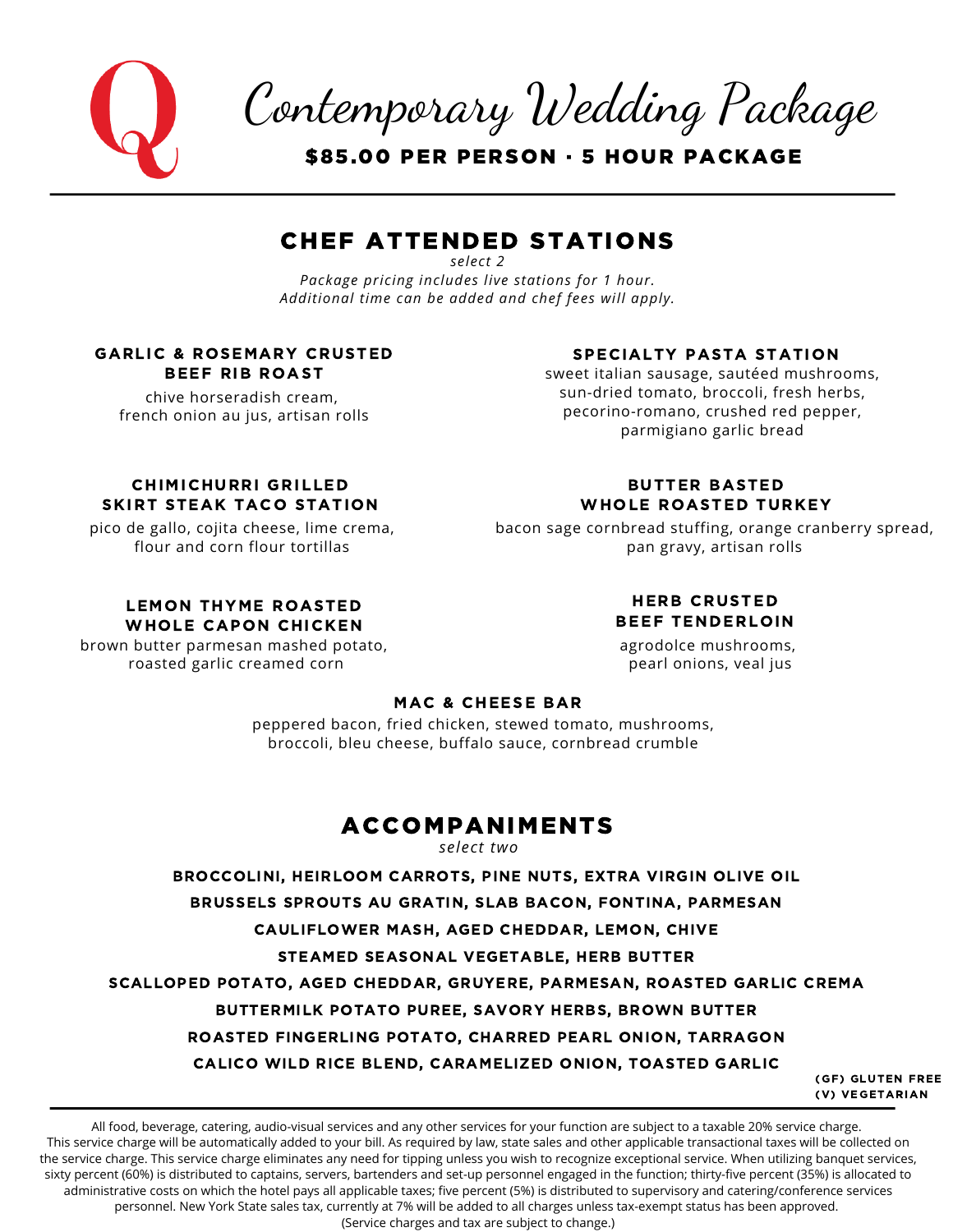

Wedding Package Upgrades

A LA CARTE · PER PERSON PRICING

### - CHEF ATTENDED STATIONS -

CHEF FEE: \$50.00 PER CHEF, PER HOUR | 1 CHEF PER 50 GUESTS

*pricing is per person, per hour*

# GARLIC & ROSEMARY CRUSTED

chive horseradish cream, french onion au jus, artisan rolls \$14.00

### CHIMICHURRI GRILLED SKIRT STEAK TACO STATION

pico de gallo, cojita cheese, lime crema, flour and corn flour tortillas

\$11.00

### MAC & CHEESE BAR

peppered bacon, fried chicken, stewed tomato, mushrooms, broccoli, bleu cheese, buffalo sauce, cornbread crumble

\$10.00

### BEEF RIB ROAST SPECIALTY PASTA STATION

sweet italian sausage, sautéed mushrooms, sun-dried tomato, broccoli, fresh herbs, pecorino-ramano, crushed red pepper, parmigiano garlic bread

#### CHOICE OF 2 PASTAS:

penne farfalle rotellini fusilli

#### CHOICE OF 2 SAUCES:

san marzano pomodoro ala vodka with smoked bacon parmesan crema bolognese

\$12.00

### - PLATED APPETIZER -

*pricing is per person*

| <b>PAN-SEARED DIVER SEA SCALLOP</b> | parsnip purée, romesco sauce, black trumpet, blood orange (GF) | \$12.00 |
|-------------------------------------|----------------------------------------------------------------|---------|
| <b>WILD WHITE SHRIMP COCKTAIL</b>   | remoulade, cocktail sauce, lemon (GF)                          | \$12.00 |
| <b>VEAL BOLOGNESE</b>               | traditional ragu, rigatoni pasta, grana padano                 | \$10.00 |
| <b>ORECCHIETTE PASTA</b>            | crushed broccoli, miso, chili flake, grana padano snow (V)     | \$9.00  |
| <b>LOBSTER BISQUE</b>               | tahitian vanilla bean, cognac, tarragon crème fraiche          | \$9.00  |

### - AFTER PARTY RECEPTION -

*pricing is per person, per hour*

### MINI CHEESEBURGERS & HOUSE CHIPS FRENCH FRY BASKET

black angus beef, shredded lettuce, tomato, american cheese, pickle chip, special sauce

\$8.00

### WARM SOFT PRETZEL BAR

whole pretzels, pretzel bites, cheddar ale beer cheese, spicy mustard, southwestern dip (V)

rosemary parmesan steak fries, spicy sweet potato fries, loaded tater tot casserole, onion rings, peppercorn ranch, Q sauce, ketchup, bourbon BBQ \$8.00

### CHIPS & SALSA BAR

organic blue corn chips, white corn chips, salsa rojo, warm queso, guacamole (V) \$8.00 \$7.00

All food, beverage, catering, audio-visual services and any other services for your function are subject to a taxable 20% service charge. This service charge will be automatically added to your bill. As required by law, state sales and other applicable transactional taxes will be collected on the service charge. This service charge eliminates any need for tipping unless you wish to recognize exceptional service. When utilizing banquet services, sixty percent (60%) is distributed to captains, servers, bartenders and set-up personnel engaged in the function; thirty-five percent (35%) is allocated to administrative costs on which the hotel pays all applicable taxes; five percent (5%) is distributed to supervisory and catering/conference services personnel. New York State sales tax, currently at 7% will be added to all charges unless tax-exempt status has been approved.

(Service charges and tax are subject to change.)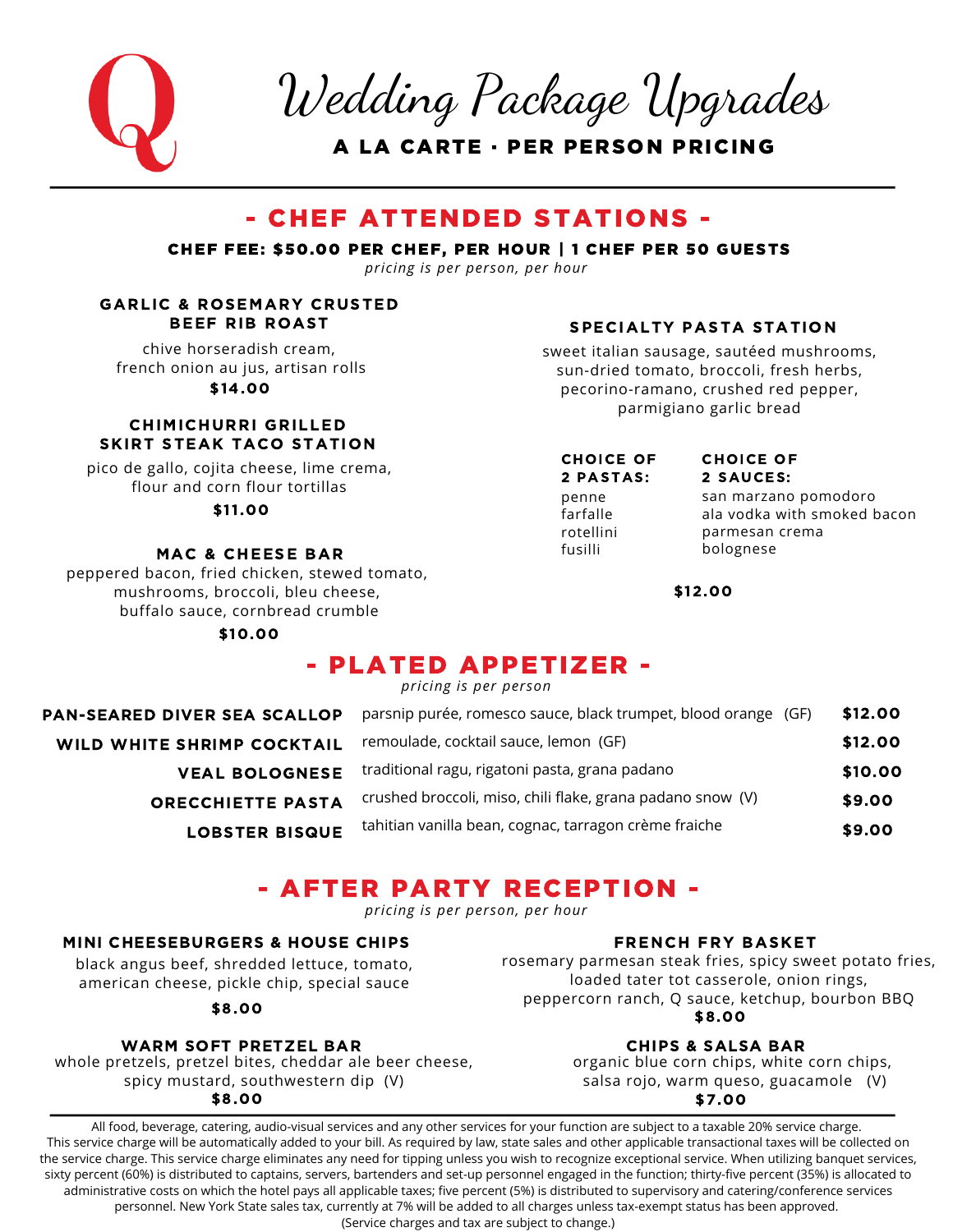

Wedding Beverage Packages

### - BEVERAGE & BAR PACAKGES -

All packages below include liquor, house wine, domestic/import beer, bottled water and soft drinks. A variety of cordials, kegs of beer and additional liquors are available upon request.

In the event your group requests a special product that we do not regularly carry, you will be charged the retail price for all ordered bottles/cases.

#### BARTENDER FEES

For a Fixed Price Hosted Bar = 1 bartender per 75 guests is provided complimentary

For a Cash or Consumption Bar = a bartender fee of \$50 for the first hour and \$25 for each additional hour, per bar will apply should sales not exceed \$300 per hour, per bar average.

### DEDICATED COCKTAIL SERVER FEE

A server fee of \$25 per hour will apply if you'd like to have a dedicated server to offer cocktail service to your guests.

### FIXED PRICED HOSTED BAR

|                             | - TIER ONE -      |                    |  |
|-----------------------------|-------------------|--------------------|--|
|                             | <b>FIRST HOUR</b> | \$12.00 PER PERSON |  |
| <b>SECOND HOUR</b>          |                   | \$8.00 PER PERSON  |  |
| <b>THIRD HOUR</b>           |                   | \$6.00 PER PERSON  |  |
| <b>EACH ADDITIONAL HOUR</b> |                   | \$4.00 PER PERSON  |  |

**Tier One Bar Includes:**

House Brand Vodka, Gin, Rye, Rum, Bourbon, Scotch, Tequila, Triple Sec, Sweet Vermouth, Dry Vermouth, Woodbridge Wine (Cabernet, Merlot, Chardonnay, Pinot Grigio, White Zinfandel), Domestic Beer (Yuengling, Coors Light, O'Douls), Imported Beer (Corona, Heineken), Assorted Mixers, Bottled Water & Soft Drinks.

#### - TIER TWO -

| <b>FIRST HOUR</b>           | \$15.00 PER PERSON |
|-----------------------------|--------------------|
| <b>SECOND HOUR</b>          | \$11.00 PER PERSON |
| <b>THIRD HOUR</b>           | \$9.00 PER PERSON  |
| <b>EACH ADDITIONAL HOUR</b> | \$7.00 PER PERSON  |

**Tier Two Bar Includes:**

Tito's Vodka, Tanqueray Gin, Seagram's VO Whisky, Bacardi White Rum, Jack Daniels, Dewar's, Jose Cuervo Tequila, Malibu Rum, Triple Sec, Peachtree, Sweet Vermouth, Dry Vermouth, Woodbridge Wine (Cabernet, Merlot, Chardonnay, Pinot Grigio, White Zinfandel), Domestic Beer (Yuengling, Coors Light, O'Douls), Imported Beer (Corona, Heineken), Assorted Mixers, Bottled Water & Soft Drinks.

|                                   |                                                 | <b>CASH BAR</b><br>(service charge & tax included) | <b>CONSUMPTION BAR</b><br>(subject to service charge & tax) |  |
|-----------------------------------|-------------------------------------------------|----------------------------------------------------|-------------------------------------------------------------|--|
| MIXED DRINK (per drink)           |                                                 | \$8.50                                             | \$6.50                                                      |  |
| <b>DOMESTIC BEER</b> (per bottle) |                                                 | \$5.50                                             | \$4.25                                                      |  |
| <b>IMPORTED BEER</b> (per bottle) |                                                 | \$7.00                                             | \$5.25                                                      |  |
| <b>HOUSE WINE</b> (per glass)     |                                                 | \$9.50                                             | \$7.50                                                      |  |
| <b>SOFT DRINKS</b> (per drink)    |                                                 | \$3.00                                             | \$2.25                                                      |  |
| <b>BOTTLED WATER</b> (per bottle) |                                                 | \$3.00                                             | \$2.25                                                      |  |
|                                   | <b>CORDIALS</b> (per drink, upon prior request) | \$9.50                                             | \$7.50<br>based on Tier Two Liguors                         |  |